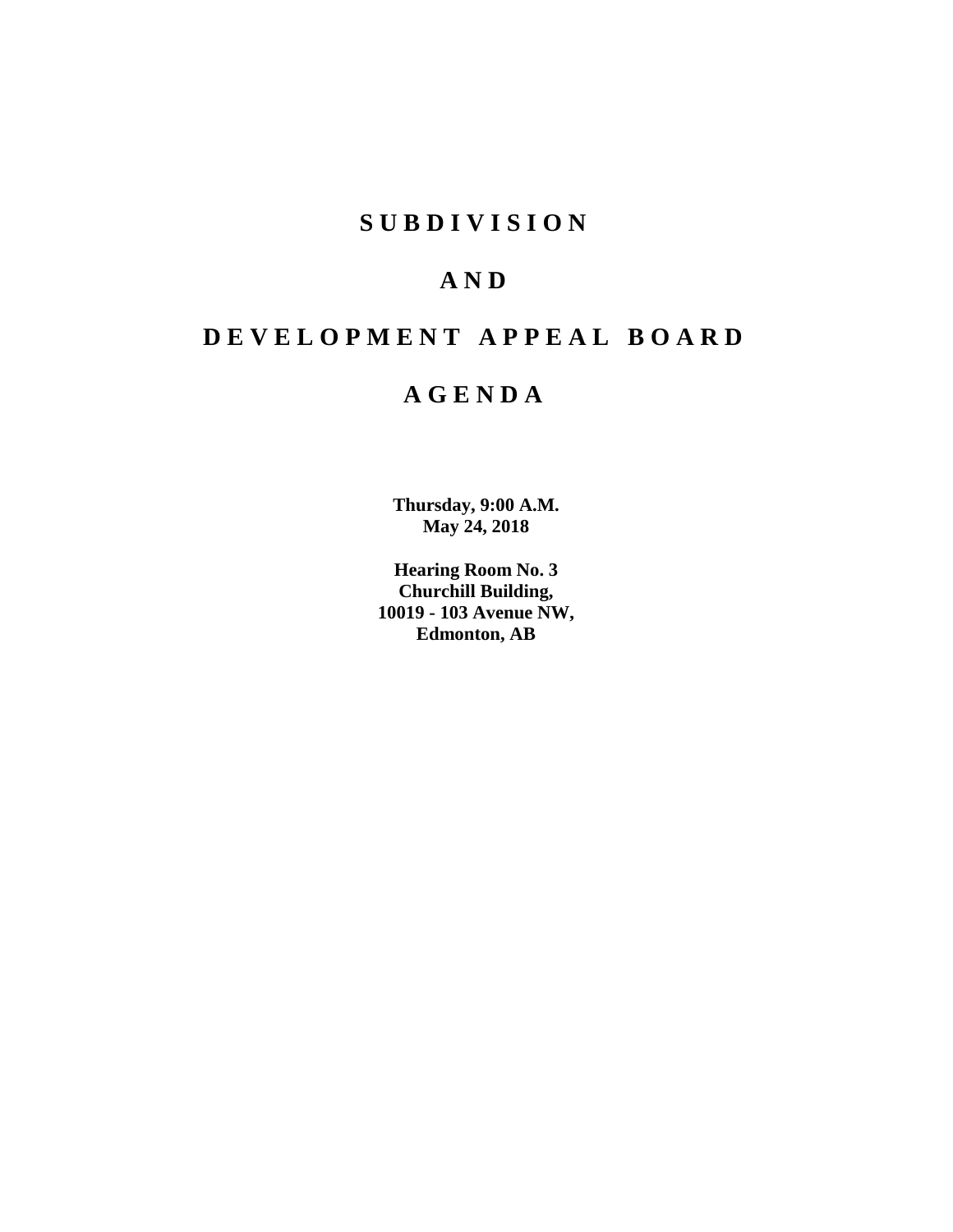# **SUBDIVISION AND DEVELOPMENT APPEAL BOARD HEARING ROOM NO. 3**

|              | 9:00 A.M.    | $SDAB-D-18-075$ | Construct an addition (front attached Garage<br>with second floor addition) to a Single Detached<br>House                                                                                                                                        |
|--------------|--------------|-----------------|--------------------------------------------------------------------------------------------------------------------------------------------------------------------------------------------------------------------------------------------------|
|              |              |                 | 6520 - Capilano Crescent NW<br>Project No.: 275535725-001                                                                                                                                                                                        |
|              |              |                 |                                                                                                                                                                                                                                                  |
| $\mathbf{H}$ | $10:30$ A.M. | SDAB-D-18-076   | Construct a Single Detached House with front<br>veranda, fireplace, balcony, rear attached<br>Garage, Secondary Suite (above rear attached<br>Garage), uncovered deck, Rooftop Terrace and<br>demolition of an existing Single Detached<br>House |
|              |              |                 | 9123 - 68 Avenue NW<br>Project No.: 272844623-001                                                                                                                                                                                                |
|              |              |                 |                                                                                                                                                                                                                                                  |

*NOTE: Unless otherwise stated, all references to "section numbers" refer to the authority under the Edmonton Zoning Bylaw 12800.*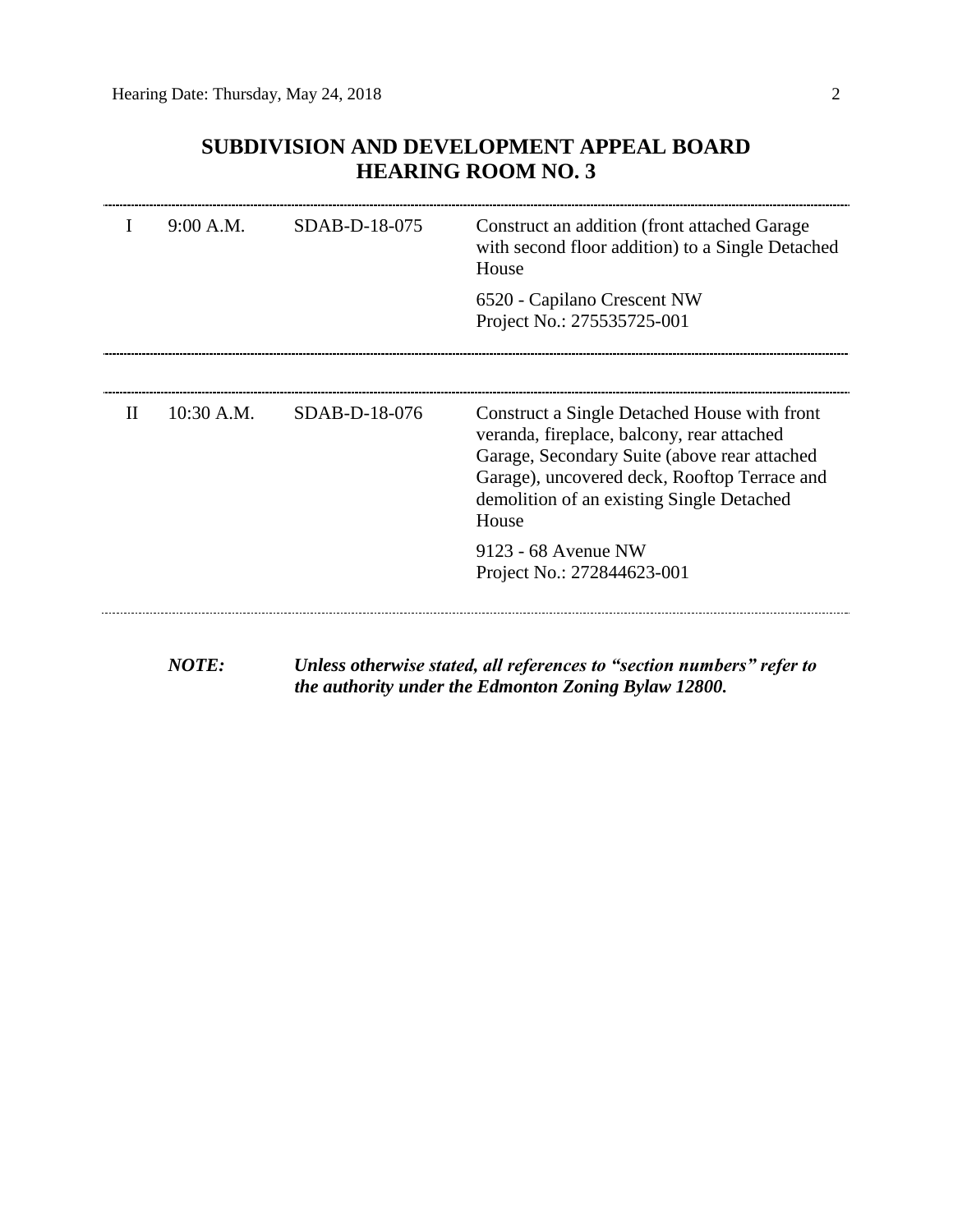| ITEM I: 9:00 A.M. |                                                        | FILE: SDAB-D-18-075                                                                                              |
|-------------------|--------------------------------------------------------|------------------------------------------------------------------------------------------------------------------|
|                   | AN APPEAL FROM THE DECISION OF THE DEVELOPMENT OFFICER |                                                                                                                  |
|                   | <b>APPELLANT:</b>                                      |                                                                                                                  |
|                   | <b>APPLICATION NO.:</b>                                | 275535725-001                                                                                                    |
|                   | <b>APPLICATION TO:</b>                                 | Construct an addition (front attached<br>Garage with second floor addition) to a<br><b>Single Detached House</b> |
|                   | <b>DECISION OF THE</b><br>DEVELOPMENT AUTHORITY:       | Refused                                                                                                          |
|                   | <b>DECISION DATE:</b>                                  | April 23, 2018                                                                                                   |
|                   | <b>DATE OF APPEAL:</b>                                 | April 23, 2018                                                                                                   |
|                   | MUNICIPAL DESCRIPTION<br>OF SUBJECT PROPERTY:          | 6520 - Capilano CrescenT NW                                                                                      |
|                   | <b>LEGAL DESCRIPTION:</b>                              | Plan 2442KS Blk 56 Lot 2                                                                                         |
|                   | ZONE:                                                  | (RF1) Single Detached Residential Zone                                                                           |
|                   | <b>OVERLAY:</b>                                        | Mature Neighbourhood Overlay                                                                                     |
|                   | STATUTORY PLAN:                                        | N/A                                                                                                              |
|                   |                                                        |                                                                                                                  |

# *Grounds for Appeal*

The Appellant provided the following reasons for appealing the decision of the Development Authority:

- 1. The existing house previously had a front attached garage which is proposed to be moved the other other side of the house.
- 2. The grade at the rear of the house is unsuitable for the development of a rear detached garage.
- 3. A significant portion of the houses in the 60 meter radius, and neighbourhood in general have front attached garages.
- 4. The proposed development with variances will not unduly interfere with the amenities of the neighbourhood nor materially interfere with or affect the use, enjoyment and value of neighbouring parcels of land.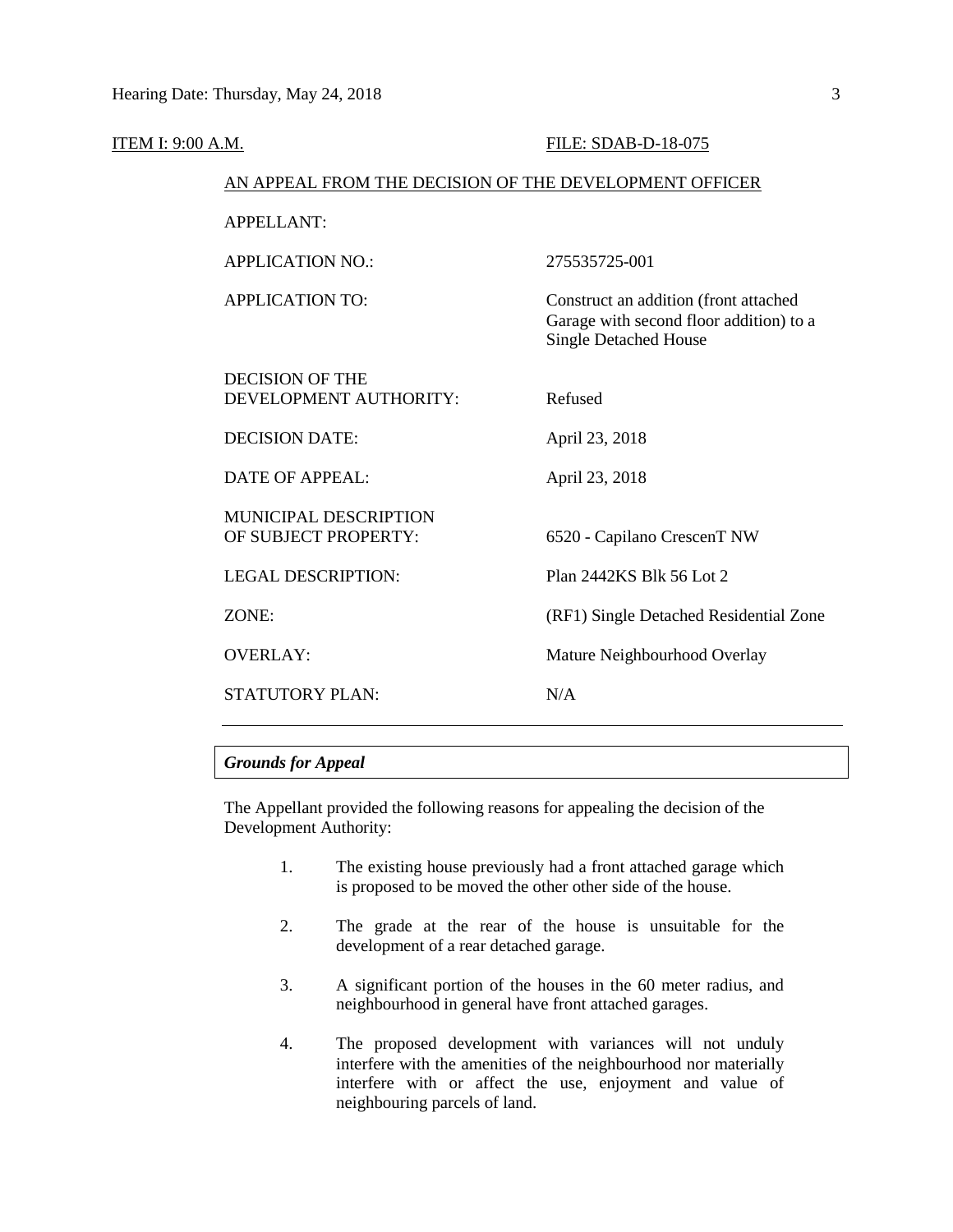5. Photographs and a petition of support from a community consultation will be provided.

## *General Matters*

# **Appeal Information:**

The *Municipal Government Act*, RSA 2000, c M-26 states the following:

### **Grounds for Appeal**

**685(1)** If a development authority

- (a) fails or refuses to issue a development permit to a person,
- (b) issues a development permit subject to conditions, or
- (c) issues an order under section 645,

the person applying for the permit or affected by the order under section 645 may appeal to the subdivision and development appeal board.

### **Appeals**

**686(1)** A development appeal to a subdivision and development appeal board is commenced by filing a notice of the appeal, containing reasons, with the board,

- (a) in the case of an appeal made by a person referred to in section 685(1)
	- (i) with respect to an application for a development permit,
		- (A) within 21 days after the date on which the decision is made under section 642, […]

### **Hearing and Decision**

**687(3)** In determining an appeal, the subdivision and development appeal board

…

- (a.1) must comply with the land use policies;
- (a.2) subject to section 638, must comply with any applicable statutory plans;
- (a.3) subject to clause (d), must comply with any land use bylaw in effect;

…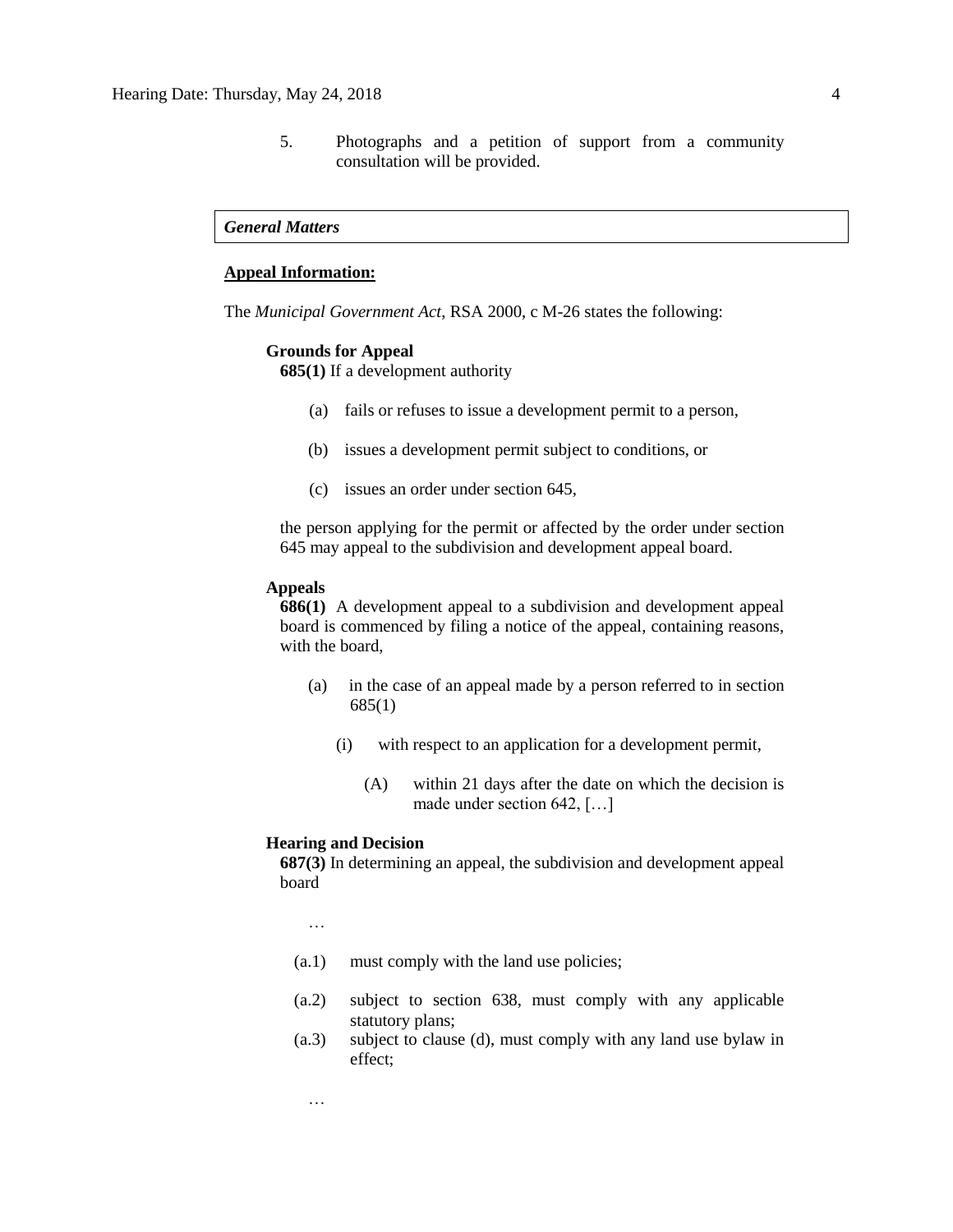- (c) may confirm, revoke or vary the order, decision or development permit or any condition attached to any of them or make or substitute an order, decision or permit of its own;
- (d) may make an order or decision or issue or confirm the issue of a development permit even though the proposed development does not comply with the land use bylaw if, in its opinion,
	- (i) the proposed development would not
		- (A) unduly interfere with the amenities of the neighbourhood, or
		- (B) materially interfere with or affect the use, enjoyment or value of neighbouring parcels of land,

and

(ii) the proposed development conforms with the use prescribed for that land or building in the land use bylaw.

### **General Provisions from the** *Edmonton Zoning Bylaw:*

Under section 110.2(4), **Single Detached Housing** is a **Permitted Use** in the (RF1) Single Detached Residential Zone.

Under section 7.2(8), **Single Detached Housing** means:

Single Detached Housing means development consisting of a building containing only one Dwelling, which is separate from any other Dwelling or building. Where a Secondary Suite is a Permitted or Discretionary Use in a Zone, a building which contains Single Detached Housing may also contain a Secondary Suite. This Use includes Mobile Homes which conform to Section 78 of this Bylaw.

Section 110.1 states that the **General Purpose** of the **(RF1) Single Detached Residential Zone** is:

to provide for Single Detached Housing while allowing other forms of small scale housing in the form of Secondary Suites, and Garden Suites, as well as Semi-detached Housing and Duplex Housing under certain conditions.

Section 814.1 states that the **General Purpose** of the **Mature Neighbourhood Overlay** is:

to regulate residential development in Edmonton's mature residential neighbourhoods, while responding to the context of surrounding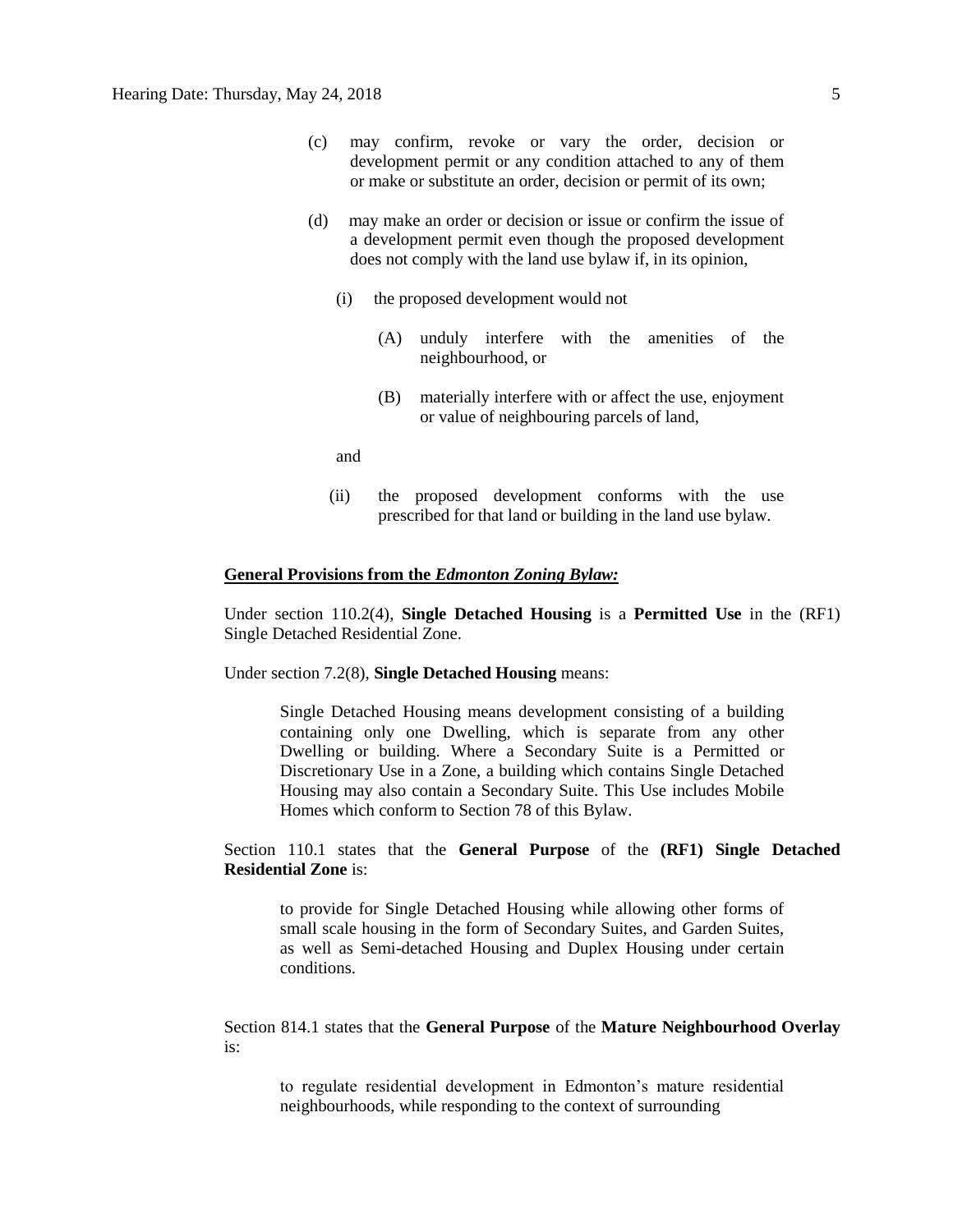development, maintaining the pedestrian-oriented design of the streetscape, and to provide an opportunity for consultation by gathering input from affected parties on the impact of a proposed variance to the Overlay regulations.

# *Mature Neighbourhood Overlay*

#### **Driveway Access**

Section 814.3(17) states "Regardless of whether a Site has existing vehicular access from a public roadway, other than a Lane, no such access shall be permitted to continue where an Abutting Lane exists."

### **Development Officer's Determination**

**Driveway - The driveway is located off of Capilano Crescent NW (front) instead of the alley (Section 814.3.17).** [unedited]

### **Front Setback**

Section 814.3(1) states:

The Front Setback shall be a minimum of 3.0 m and shall be consistent within 1.5 m of the Front Setback on Abutting Lots, to a maximum of 20% of Site Depth. Where an Abutting Lot is vacant, the vacant Lot shall be deemed to have a Front Setback of the next Abutting Lot.

Under section 6.1(45), **Front Setback** means:

the distance that a development or a specified portion of it, must be set back from a Front Lot Line. A Front Setback is not a Front Yard, Amenity Space or Separation Space.

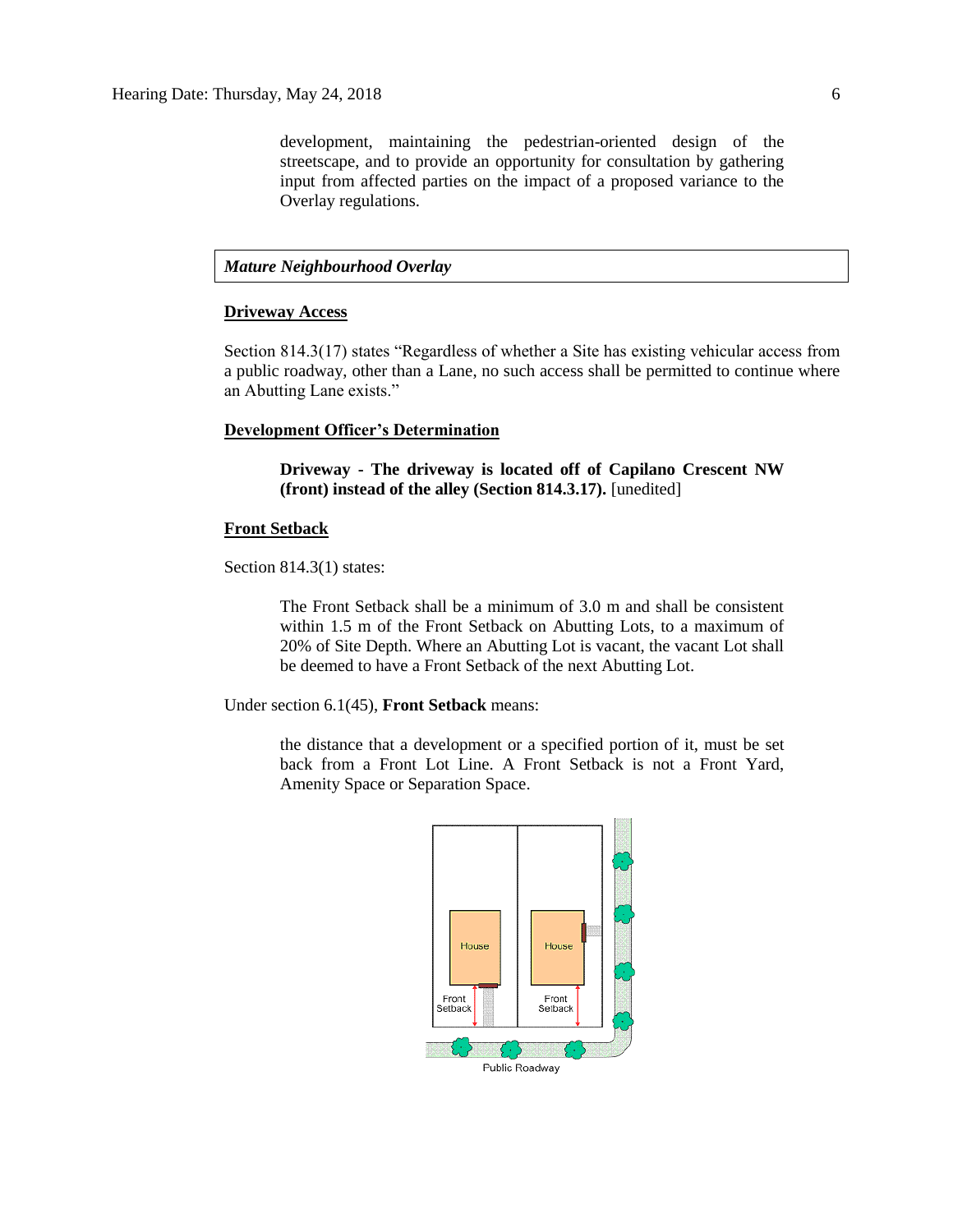### **Development Officer's Determination**

**Reduced Front Setback - The distance from the proposed addition to the property line along Capilano Crescent NW (front lot line) is 4.5m instead of 7.5m (Section 814.3.1).)** [unedited]

*Projection into Setbacks*

Section 44(1) states:

The following features may project into a required Setback or Separation Space as provided for below:

a) verandas, porches, eaves, shade projections, unenclosed steps, chimneys, belt courses, sills, together with any other architectural features which are of a similar character, provided such projections do not exceed 0.6 m in the case of Setbacks or Separation Spaces of 1.2 m or greater. […].

### **Development Officer's Determination**

**Projection - The distance from the eaves of the proposed addition to the property line along Capilano Crescent NW (front lot line) is 3.9m, instead of 6.9m (Section 44.1).** [unedited]

# *Community Consultation*

Section 814.5(1) states the following with respect to Proposed Variances:

When the Development Officer receives a Development Permit Application for a new principal building, or a new Garden Suite that does not comply with any regulation contained within this Overlay, or receives a Development Permit for alterations to an existing structure that require a variance to Section 814.3(1), 814.3(3), 814.3(5) and 814.3(9) of this Overlay:

- a. the Development Officer shall send notice, to the recipient parties specified in Table 814.5(2), to outline any requested variances to the Overlay and solicit comments directly related to the proposed variance;
- b. the Development Officer shall not render a decision on the Development Permit application until 21 days after notice has been sent, unless the Development Officer receives feedback from the specified affected parties in accordance with Table 814.5(2); and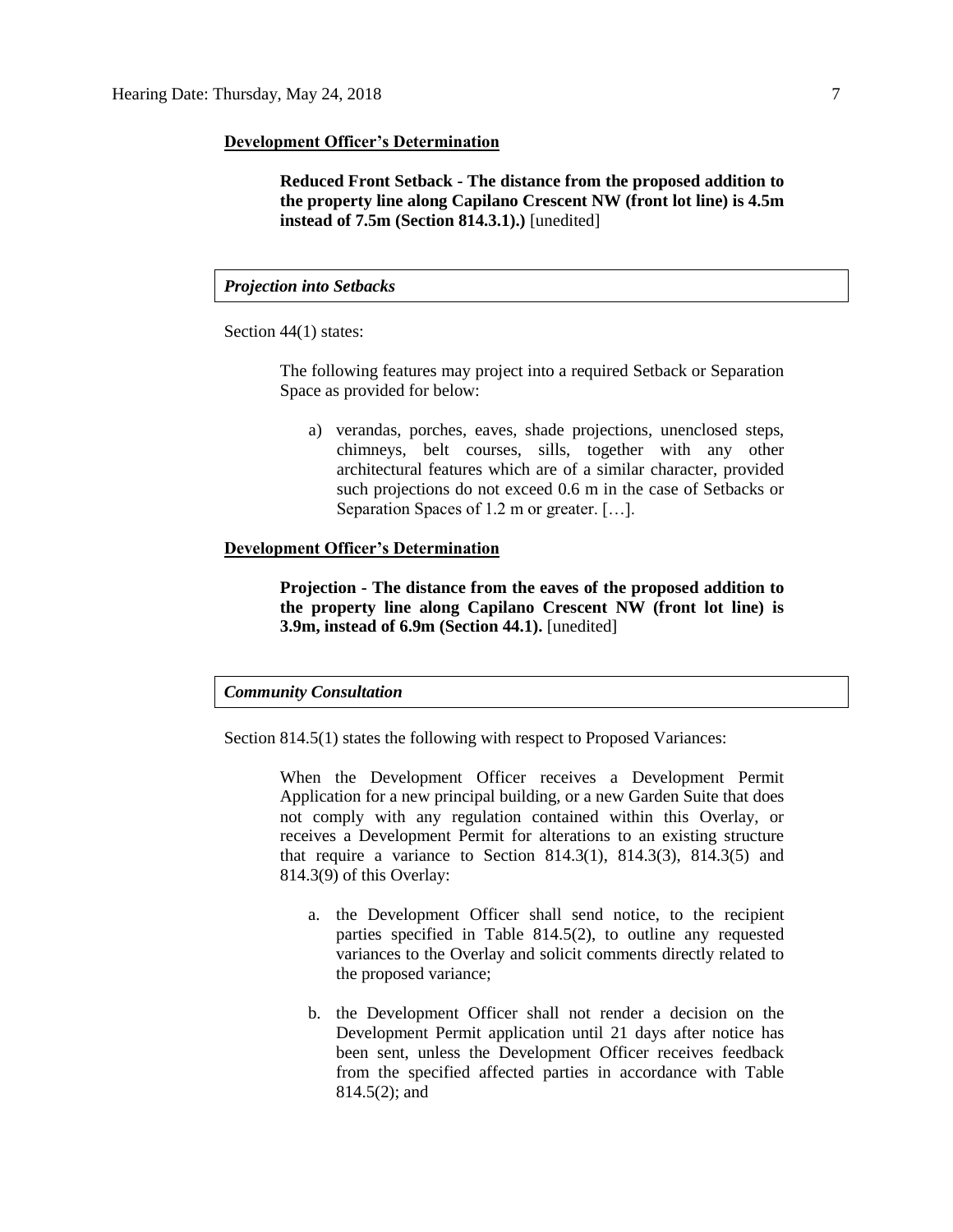c. the Development Officer shall consider any comments directly related to the proposed variance when determining whether to approve the Development Permit Application in accordance with Sections 11.2 and 11.3.

Section 814.5(2) states:

| Tier#  | <b>Recipient Parties</b>                                                                                                                                                                                                                                                                                                                                   | <b>Affected Parties</b>                                                                | <b>Regulation of this Overlay</b><br>to be Varied              |  |
|--------|------------------------------------------------------------------------------------------------------------------------------------------------------------------------------------------------------------------------------------------------------------------------------------------------------------------------------------------------------------|----------------------------------------------------------------------------------------|----------------------------------------------------------------|--|
| Tier 1 | The municipal address<br>and assessed owners of owners of the land<br>the land wholly or wholly or partially<br>partially located within   located within<br>a distance of 60.0 m of distance of 60.0 m<br>the Site of the proposed $\vert$ of the Site of the<br>development and the proposed<br>President of each development<br><b>Community League</b> | The<br>assessed<br><sub>a</sub><br>and<br>the President of<br>each Community<br>League | $814.3(1)$ – Front Setback<br>$814.3(17)$ - Driveway<br>access |  |

# Notice to Applicant/Appellant

Provincial legislation requires that the Subdivision and Development Appeal Board issue its official decision in writing within fifteen days of the conclusion of the hearing. Bylaw No. 11136 requires that a verbal announcement of the Board's decision shall be made at the conclusion of the hearing of an appeal, but the verbal decision is not final nor binding on the Board until the decision has been given in writing in accordance with the *Municipal Government Act*.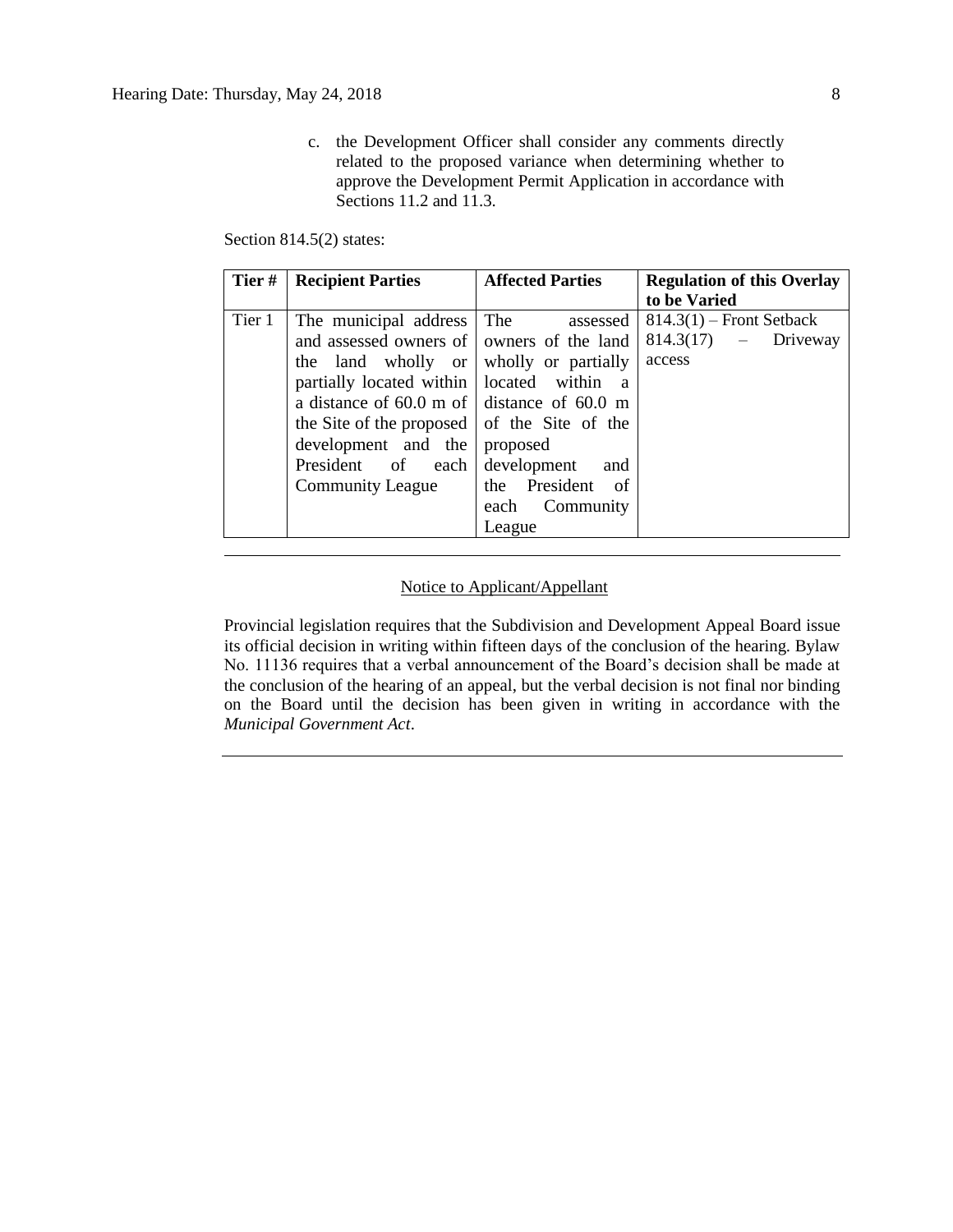| <b><i><u><u><b>MONTON</b></u></u></i></b>                                                       |                                                                                                                 | <b>Application for</b>          |                                 | Project Number: 275535725-001<br><b>Application Date:</b><br>FEB 23, 2018<br>Printed:<br>April 23, 2018 at 4:15 PM<br>1 of 1<br>Page: |  |  |  |
|-------------------------------------------------------------------------------------------------|-----------------------------------------------------------------------------------------------------------------|---------------------------------|---------------------------------|---------------------------------------------------------------------------------------------------------------------------------------|--|--|--|
|                                                                                                 |                                                                                                                 | <b>Minor Development Permit</b> |                                 |                                                                                                                                       |  |  |  |
| This document is a Development Permit Decision for the development application described below. |                                                                                                                 |                                 |                                 |                                                                                                                                       |  |  |  |
| Applicant                                                                                       | Property Address(es) and Legal Description(s)                                                                   |                                 |                                 |                                                                                                                                       |  |  |  |
|                                                                                                 |                                                                                                                 |                                 | 6520 - CAPILANO CRESCENT NW     |                                                                                                                                       |  |  |  |
|                                                                                                 |                                                                                                                 |                                 | Plan 2442KS Blk 56 Lot 2        |                                                                                                                                       |  |  |  |
| <b>Scope of Application</b>                                                                     |                                                                                                                 |                                 |                                 |                                                                                                                                       |  |  |  |
|                                                                                                 | To construct an addition (front attached garage with 2nd floor addition) to a Single Detached House.            |                                 |                                 |                                                                                                                                       |  |  |  |
| <b>Permit Details</b>                                                                           |                                                                                                                 |                                 |                                 |                                                                                                                                       |  |  |  |
|                                                                                                 |                                                                                                                 |                                 |                                 |                                                                                                                                       |  |  |  |
| # of Dwelling Units Add/Remove: 0                                                               |                                                                                                                 |                                 | Class of Permit: Class B        |                                                                                                                                       |  |  |  |
| Client File Reference Number:                                                                   |                                                                                                                 |                                 | Lot Grading Needed?:            |                                                                                                                                       |  |  |  |
| Minor Dev. Application Fee: House Addition<br>Secondary Suite Included ?: N                     |                                                                                                                 |                                 | New Sewer Service Required: N/A | Stat. Plan Overlay/Annex Area: Mature Neighbourhood                                                                                   |  |  |  |
|                                                                                                 |                                                                                                                 | Overlay                         |                                 |                                                                                                                                       |  |  |  |
| I/We certify that the above noted details are correct.                                          |                                                                                                                 |                                 |                                 |                                                                                                                                       |  |  |  |
| Applicant signature:                                                                            |                                                                                                                 |                                 |                                 |                                                                                                                                       |  |  |  |
| <b>Development Application Decision</b>                                                         |                                                                                                                 |                                 |                                 |                                                                                                                                       |  |  |  |
| Refused                                                                                         |                                                                                                                 |                                 |                                 |                                                                                                                                       |  |  |  |
| <b>Reason for Refusal</b>                                                                       |                                                                                                                 |                                 |                                 |                                                                                                                                       |  |  |  |
|                                                                                                 | Driveway - The driveway is located off of Capilano Crescent NW (front) instead of the alley (Section 814.3.17). |                                 |                                 |                                                                                                                                       |  |  |  |
|                                                                                                 | is 4.5m instead of 7.5m (Section 814.3.1).                                                                      |                                 |                                 | Reduced Front Setback - The distance from the proposed addition to the property line along Capilano Crescent NW (front lot line)      |  |  |  |
| 3.9m, instead of 6.9m (Section 44.1).                                                           |                                                                                                                 |                                 |                                 | Projection - The distance from the eaves of the proposed addition to the property line along Capilano Crescent NW (front lot line) is |  |  |  |
| <b>Rights of Appeal</b>                                                                         |                                                                                                                 |                                 |                                 |                                                                                                                                       |  |  |  |
|                                                                                                 | through 689 of the Municipal Government Act.                                                                    |                                 |                                 | The Applicant has the right of appeal within 21 days after the date on which the decision is made, as outlined in Section 683         |  |  |  |
| Issue Date: Apr 23, 2018                                                                        | Development Authority: YEUNG, KENNETH                                                                           |                                 |                                 | Signature:                                                                                                                            |  |  |  |
| Fees                                                                                            |                                                                                                                 |                                 |                                 |                                                                                                                                       |  |  |  |
|                                                                                                 | <b>Fee Amount</b>                                                                                               | <b>Amount Paid</b>              | Receipt#                        | <b>Date Paid</b>                                                                                                                      |  |  |  |
| Dev. Application Fee                                                                            | \$418.00                                                                                                        | \$418.00                        | 04814090                        | Feb 23, 2018                                                                                                                          |  |  |  |
| <b>Total GST Amount:</b>                                                                        | \$0.00                                                                                                          |                                 |                                 |                                                                                                                                       |  |  |  |
| <b>Totals for Permit:</b>                                                                       | \$418.00                                                                                                        | \$418.00                        |                                 |                                                                                                                                       |  |  |  |
|                                                                                                 |                                                                                                                 |                                 |                                 |                                                                                                                                       |  |  |  |
|                                                                                                 |                                                                                                                 | THIS IS NOT A PERMIT            |                                 |                                                                                                                                       |  |  |  |
|                                                                                                 |                                                                                                                 |                                 |                                 |                                                                                                                                       |  |  |  |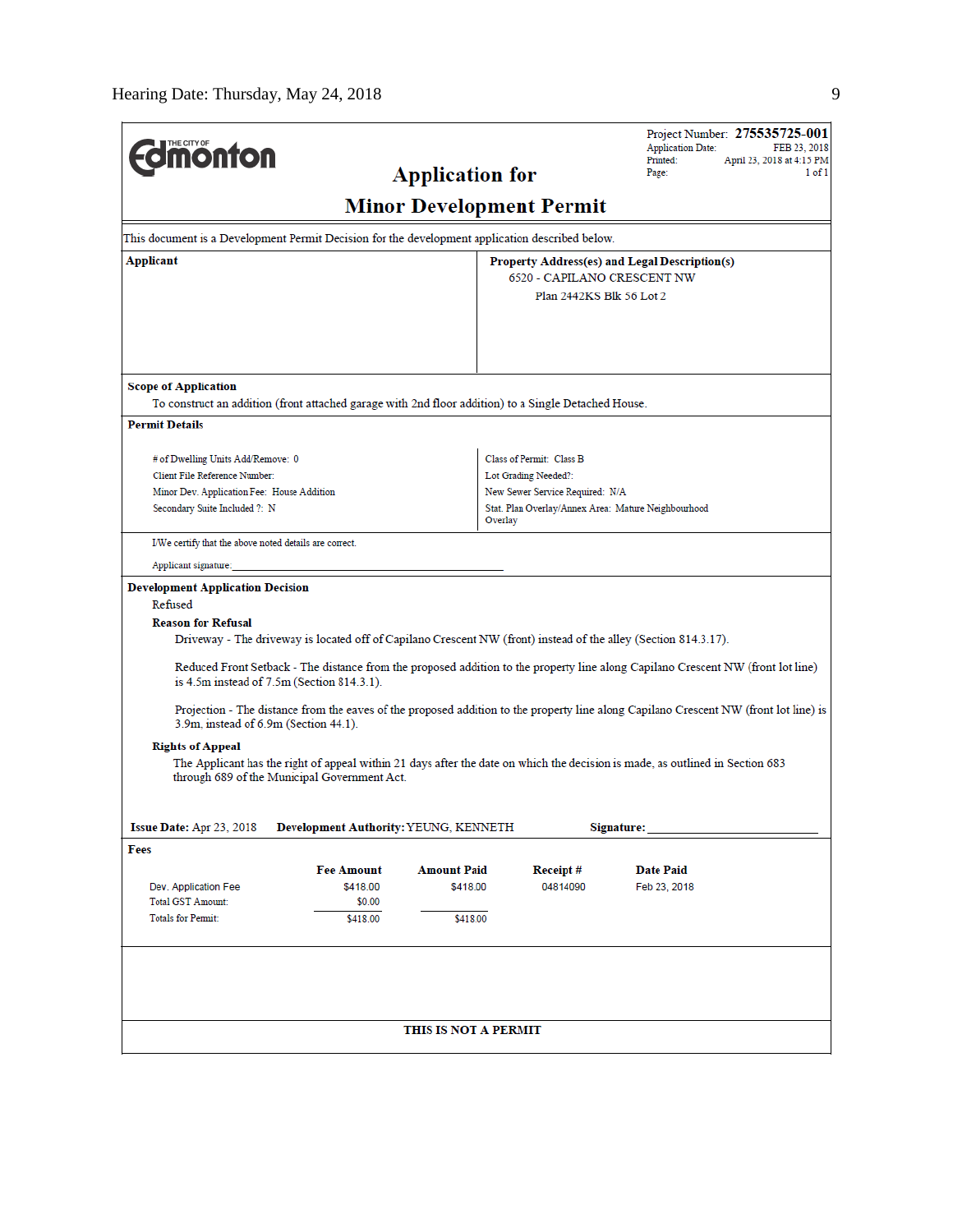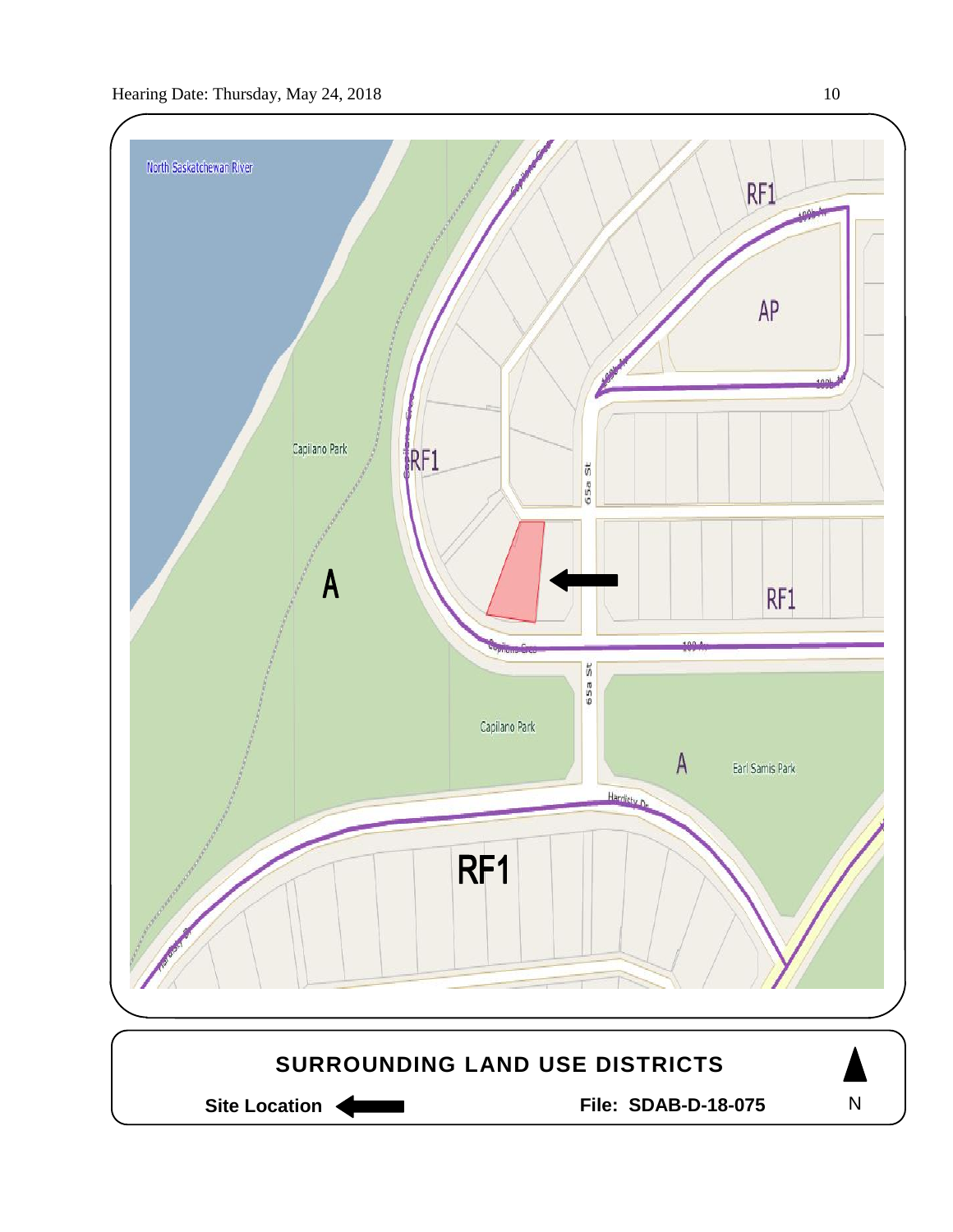# ITEM II: 10:30 A.M. FILE: SDAB-D-18-076 AN APPEAL FROM THE DECISION OF THE DEVELOPMENT OFFICER APPELLANT: APPLICATION NO.: 272844623-001 APPLICATION TO: Construct a Single Detached House with front veranda, fireplace, balcony, rear attached Garage, Secondary Suite (above rear attached Garage), uncovered deck, Rooftop Terrace and demolition of an existing Single Detached House DECISION OF THE DEVELOPMENT AUTHORITY: Refused DECISION DATE: April 27, 2018 DATE OF APPEAL: April 30, 2018 MUNICIPAL DESCRIPTION OF SUBJECT PROPERTY: 9123 - 68 Avenue NW LEGAL DESCRIPTION: Plan 6045HW Blk 17 Lot 3 ZONE: (RF1) Single Detached Residential Zone OVERLAY: Mature Neighbourhood Overlay STATUTORY PLAN: N/A

### *Grounds for Appeal*

The Appellant provided the following reasons for appealing the decision of the Development Authority:

> We understand that the main reason for the development refusal is due to the attached garage. We are appealing the refusal based on the hardships on this lot that our client is faced with:

> The main hardship is the smaller lot size overall in comparison to the neighboring lots due to a design oversight for an back-lane turnaround which has never been designed nor utilized by the City of Edmonton or Alberta Transportation. It is a shorter lot, short by approximately 6.1 meters to provide the turnaround.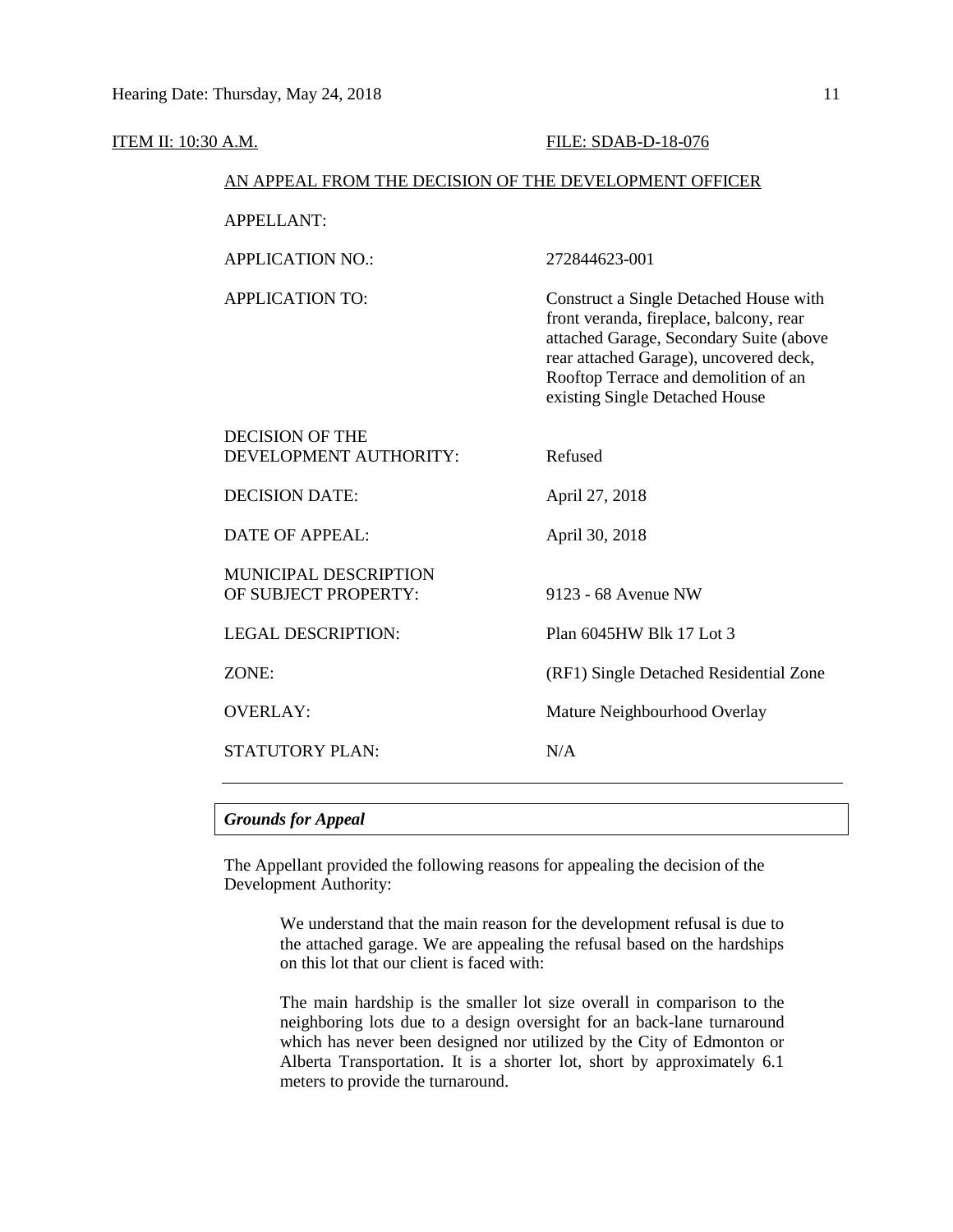To provide the required setbacks for both the garage and the front of the house, there was minimal space leftover in between the house and the garage. The design solution of attaching the garage was made because the lot fit certain requirements to be considered for an attached garage:

- The lot is 15.23m wide which is one of the requirements to have an attached garage.
- The lot in question doesn't have a side street but instead has a City of Edmonton designated green-space (Argyll Park) bordering on the east side of the home with only a single adjacent neighbor to the west.

The design on this mature lot, is based on what has been built in the Hazeldean community and is compatible with being close to a green space and brings tasteful and creative design to this community while meeting the functional needs of our client.

# *General Matters*

# **Appeal Information:**

The *Municipal Government Act*, RSA 2000, c M-26 states the following:

### **Grounds for Appeal**

**685(1)** If a development authority

- (a) fails or refuses to issue a development permit to a person,
- (b) issues a development permit subject to conditions, or
- (c) issues an order under section 645,

the person applying for the permit or affected by the order under section 645 may appeal to the subdivision and development appeal board.

### **Appeals**

**686(1)** A development appeal to a subdivision and development appeal board is commenced by filing a notice of the appeal, containing reasons, with the board,

(a) in the case of an appeal made by a person referred to in section 685(1)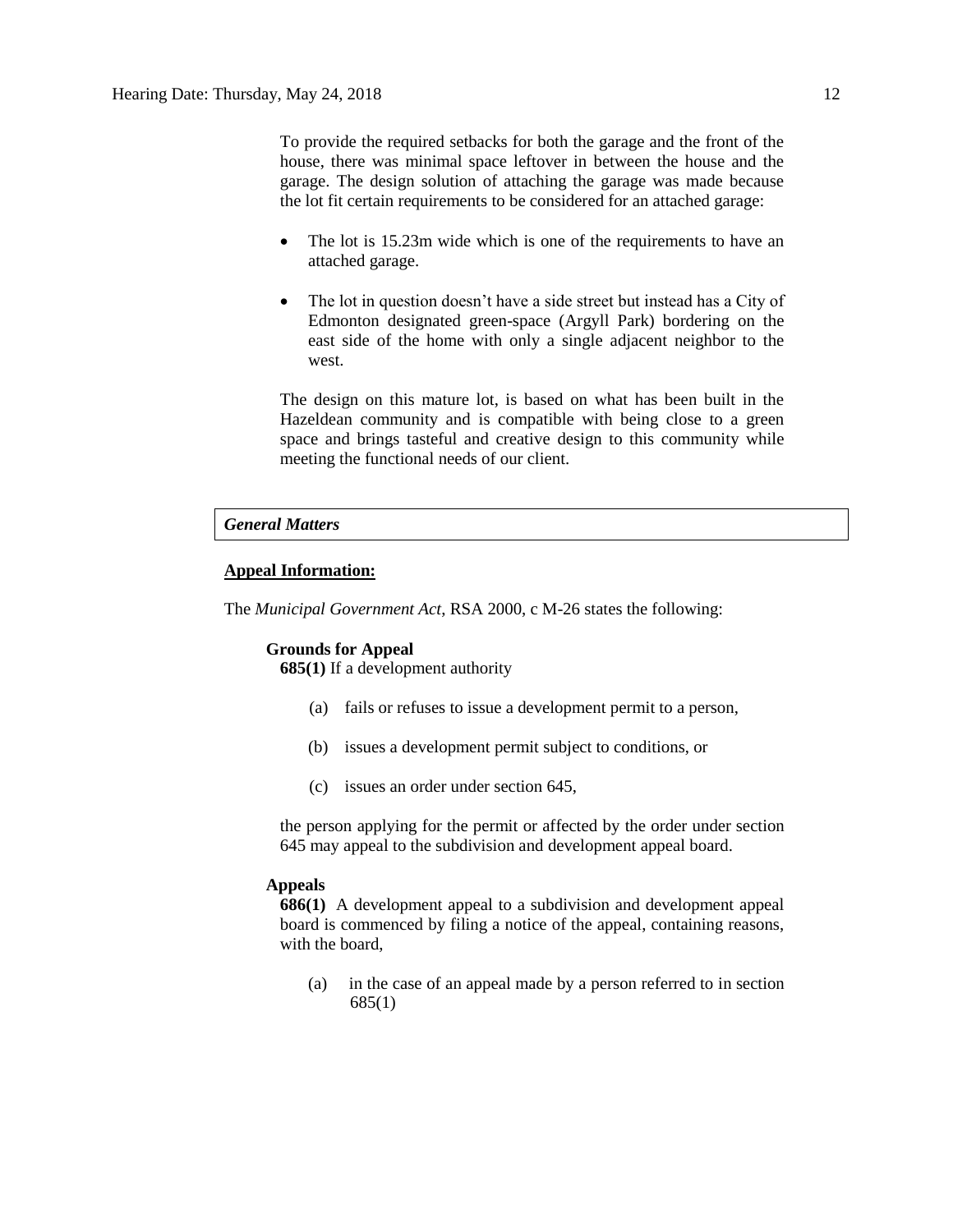- (i) with respect to an application for a development permit,
	- (A) within 21 days after the date on which the decision is made under section 642, […]

### **Hearing and Decision**

**687(3)** In determining an appeal, the subdivision and development appeal board

…

- (a.1) must comply with the land use policies;
- (a.2) subject to section 638, must comply with any applicable statutory plans;
- (a.3) subject to clause (d), must comply with any land use bylaw in effect;

…

- (c) may confirm, revoke or vary the order, decision or development permit or any condition attached to any of them or make or substitute an order, decision or permit of its own;
- (d) may make an order or decision or issue or confirm the issue of a development permit even though the proposed development does not comply with the land use bylaw if, in its opinion,
	- (i) the proposed development would not
		- (A) unduly interfere with the amenities of the neighbourhood, or
		- (B) materially interfere with or affect the use, enjoyment or value of neighbouring parcels of land,

and

(ii) the proposed development conforms with the use prescribed for that land or building in the land use bylaw.

# **General Provisions from the** *Edmonton Zoning Bylaw:*

Under section 110.2(4), **Single Detached Housing** is a **Permitted Use** in the (RF1) Single Detached Residential Zone.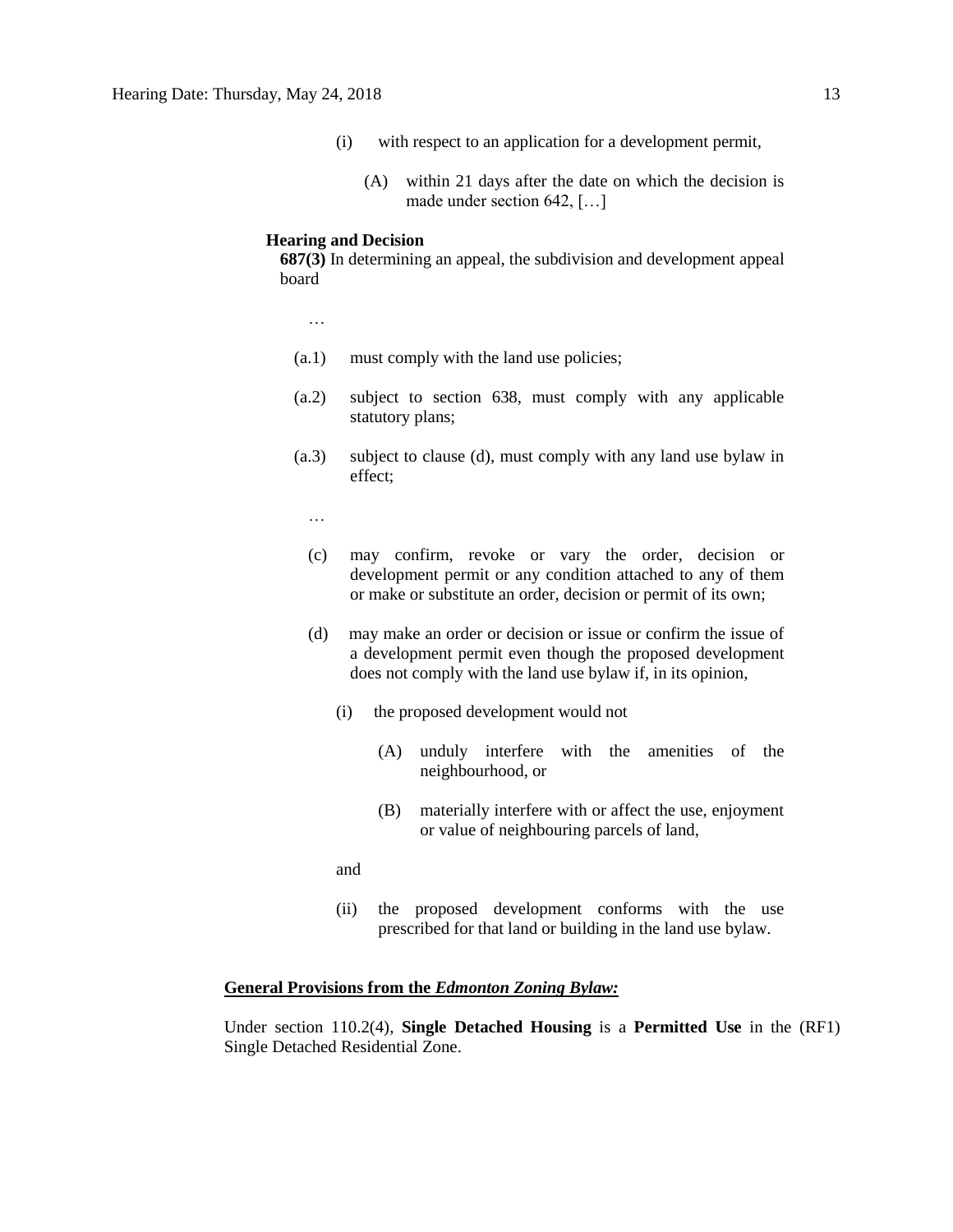Under section 7.2(8), **Single Detached Housing** means:

Single Detached Housing means development consisting of a building containing only one Dwelling, which is separate from any other Dwelling or building. Where a Secondary Suite is a Permitted or Discretionary Use in a Zone, a building which contains Single Detached Housing may also contain a Secondary Suite. This Use includes Mobile Homes which conform to Section 78 of this Bylaw.

# Section 110.1 states that the **General Purpose** of the **(RF1) Single Detached Residential Zone** is:

to provide for Single Detached Housing while allowing other forms of small scale housing in the form of Secondary Suites, and Garden Suites, as well as Semi-detached Housing and Duplex Housing under certain conditions.

## Section 814.1 states that the **General Purpose** of the **Mature Neighbourhood Overlay** is:

to regulate residential development in Edmonton's mature residential neighbourhoods, while responding to the context of surrounding development, maintaining the pedestrian-oriented design of the streetscape, and to provide an opportunity for consultation by gathering input from affected parties on the impact of a proposed variance to the Overlay regulations.

### *Mature Neighbourhood Overlay*

### **Rear Attached Garage**

Section 814.3(19) states "Rear attached Garages shall not be allowed."

## **Development Officer's Determination**

**1. Attached Garage - The rear garage is attached, instead of detached (Section 814.3.19)** [unedited]

### **Rear Setback**

Section 814.3(4) states "The minimum Rear Setback shall be 40% of Site Depth."

Under section 6.1(90), **Rear Setback** means:

the distance that a development or a specified portion of it, must be set back from a Rear Lot Line. A Rear Setback is not a Rear Yard, Amenity Space or Separation Space.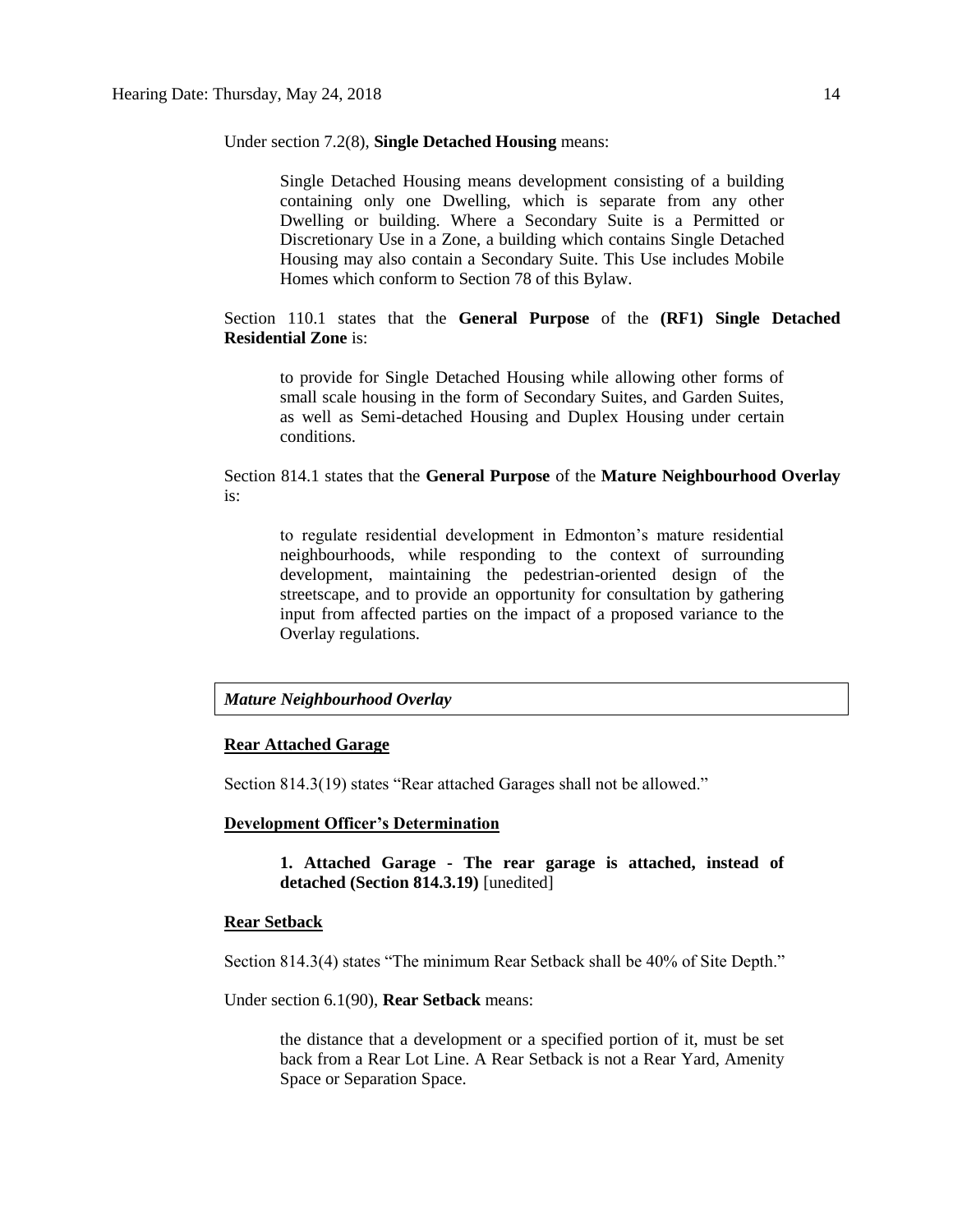

# **Development Officer's Determination**

**2. Reduced Rear Setback - The distance from the House to the rear property line is 5.62m (15.70% of site depth) instead of 14.32m (40% of site depth). (Section 814.3.4)** [unedited]

*(RF1) Single Detached Residential Zone Development Regulations*

Section 110.4(7)(a) states:

Maximum Site Coverage shall be as follows:

|                                 | Principal | Accessory | Principal        | Total    |
|---------------------------------|-----------|-----------|------------------|----------|
|                                 | Dwelling  | building  | building<br>with | Site     |
|                                 | building  |           | attached         | Coverage |
|                                 |           |           | Garage           |          |
| Single                          | 28%       | 12%       | 40%              | 40%      |
| Detached                        |           |           |                  |          |
| $H \text{ousing} - \text{Site}$ |           |           |                  |          |
| than<br>greater                 |           |           |                  |          |
| 300 m2                          |           |           |                  |          |

Under section 6.1(103), **Site Coverage** means:

the total horizontal area of all buildings or structures on a Site which are located at or higher than  $1.0$  m above Grade, including Accessory buildings or Structures, calculated by perpendicular projection onto a horizontal plane from one point located at an infinite distance above all buildings and structures on the Site. This definition shall not include: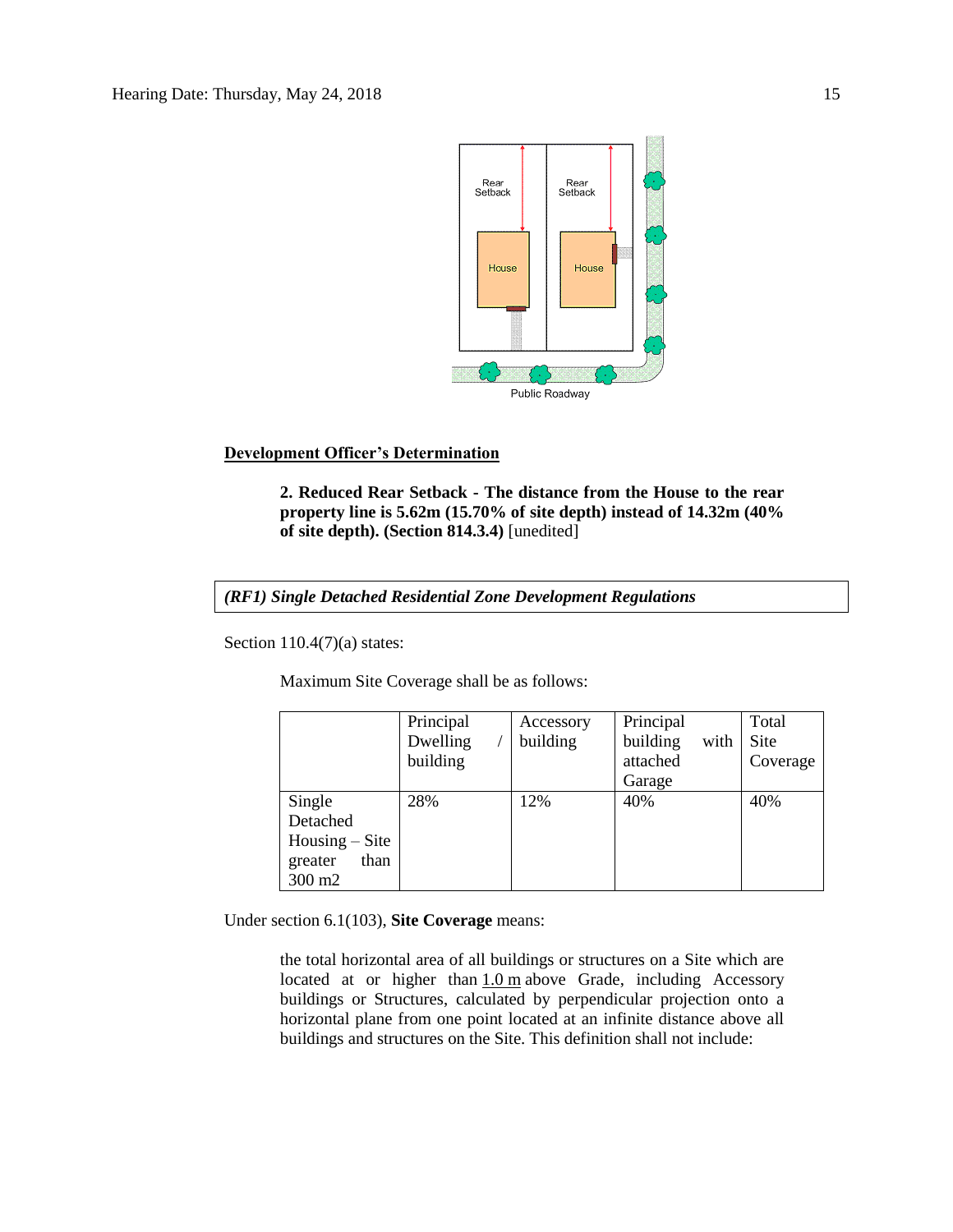- a. steps, eaves, cornices, and similar projections;
- b. driveways, aisles and parking lots unless they are part of a Parking Garage which extends [1.0](javascript:void(0);) m or more above Grade; or
- c. unenclosed inner and outer courts, terraces and patios where these are less than [1.0](javascript:void(0);) m above Grade.

## **Development Officer's Determination**

**3. Site Coverage - The Single Detached House covers 40.13% of the site, instead of 40% (Section 110.4.7)** [unedited]

### *Community Consultation*

Section 814.5(1) states the following with respect to Proposed Variances:

When the Development Officer receives a Development Permit Application for a new principal building, or a new Garden Suite that does not comply with any regulation contained within this Overlay, or receives a Development Permit for alterations to an existing structure that require a variance to Section 814.3(1), 814.3(3), 814.3(5) and 814.3(9) of this Overlay:

- a. the Development Officer shall send notice, to the recipient parties specified in Table 814.5(2), to outline any requested variances to the Overlay and solicit comments directly related to the proposed variance;
- b. the Development Officer shall not render a decision on the Development Permit application until 21 days after notice has been sent, unless the Development Officer receives feedback from the specified affected parties in accordance with Table 814.5(2); and
- c. the Development Officer shall consider any comments directly related to the proposed variance when determining whether to approve the Development Permit Application in accordance with Sections 11.2 and 11.3.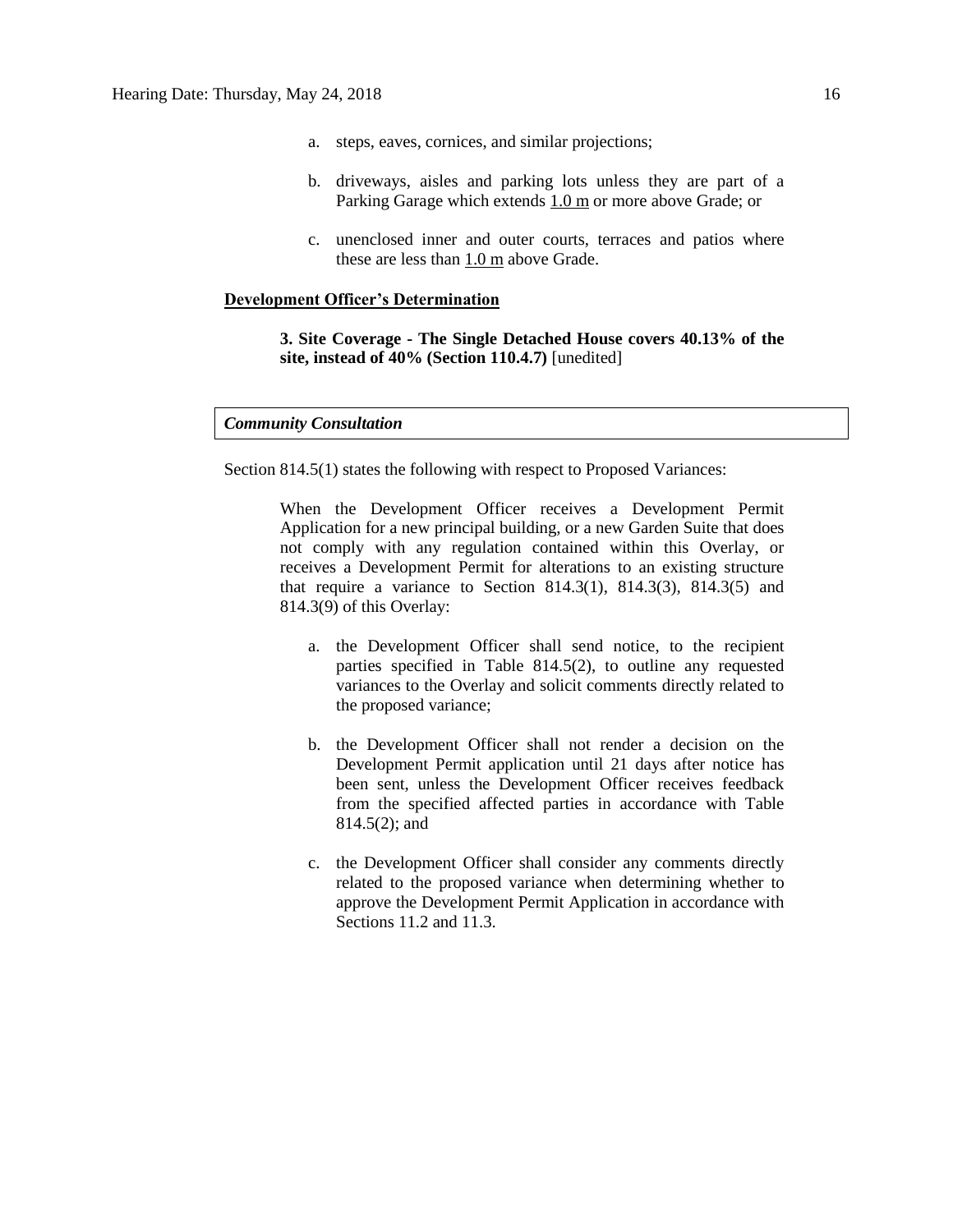| Tier#  | <b>Recipient Parties</b>                                                                                                                                                                                                                           | <b>Affected Parties</b> | <b>Regulation of this Overlay</b><br>to be Varied        |
|--------|----------------------------------------------------------------------------------------------------------------------------------------------------------------------------------------------------------------------------------------------------|-------------------------|----------------------------------------------------------|
| Tier 2 | The municipal address   The assessed<br>and assessed owners of   owners of the land                                                                                                                                                                |                         | $814.3(4)$ – Rear Setback<br>$814.3(19)$ – Rear Attached |
|        | the land Abutting the Abutting the Site<br>Site, directly adjacent and directly<br>across a Lane from the   adjacent across a<br>Site of the proposed   Lane from the Site<br>development and the of the proposed<br>President of each development |                         | Garage                                                   |
|        | <b>Community League</b>                                                                                                                                                                                                                            |                         |                                                          |

Section 814.5(2) states:

# Notice to Applicant/Appellant

Provincial legislation requires that the Subdivision and Development Appeal Board issue its official decision in writing within fifteen days of the conclusion of the hearing. Bylaw No. 11136 requires that a verbal announcement of the Board's decision shall be made at the conclusion of the hearing of an appeal, but the verbal decision is not final nor binding on the Board until the decision has been given in writing in accordance with the *Municipal Government Act*.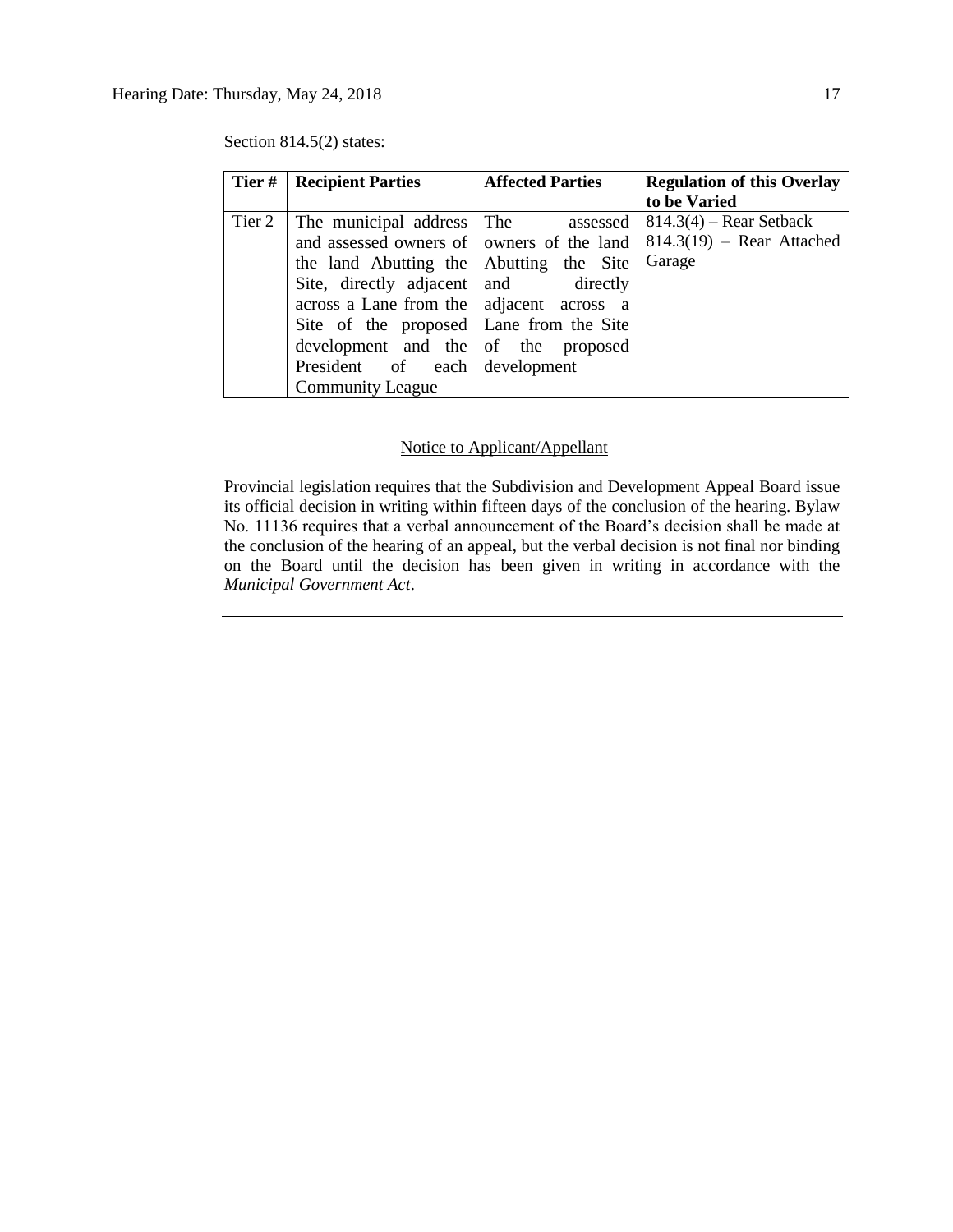| THE CITY OF<br><b>monton</b>                                                                                                         |                                                                                                          | <b>Application for</b> |                                                                | Project Number: 272844623-001<br><b>Application Date:</b><br>FEB 05, 2018<br>Printed:<br>April 27, 2018 at 3:49 PM<br>Page:<br>1 of 2                                                                                                                                                                                                                                                                            |  |  |  |
|--------------------------------------------------------------------------------------------------------------------------------------|----------------------------------------------------------------------------------------------------------|------------------------|----------------------------------------------------------------|------------------------------------------------------------------------------------------------------------------------------------------------------------------------------------------------------------------------------------------------------------------------------------------------------------------------------------------------------------------------------------------------------------------|--|--|--|
| <b>House Development and Building Permit</b>                                                                                         |                                                                                                          |                        |                                                                |                                                                                                                                                                                                                                                                                                                                                                                                                  |  |  |  |
| Bylaw.                                                                                                                               |                                                                                                          |                        |                                                                | This document is a record of a Development Permit and/or Building Permit application, and a record of the decision for the undertaking<br>described below, subject to the limitations and conditions of this permit, of the Edmonton Zoning Bylaw 12800 as amended, Safety Codes<br>Act RSA 2000, Safety Codes Act Permit Regulation, Alberta Building Code and City of Edmonton Bylaw 15894 Safety Codes Permit |  |  |  |
| Applicant<br>Property Address(es) and Legal Description(s)                                                                           |                                                                                                          |                        |                                                                |                                                                                                                                                                                                                                                                                                                                                                                                                  |  |  |  |
|                                                                                                                                      |                                                                                                          |                        | 9123 - 68 AVENUE NW<br>Plan 6045HW Blk 17 Lot 3                |                                                                                                                                                                                                                                                                                                                                                                                                                  |  |  |  |
|                                                                                                                                      |                                                                                                          |                        |                                                                |                                                                                                                                                                                                                                                                                                                                                                                                                  |  |  |  |
|                                                                                                                                      |                                                                                                          |                        | Location(s) of Work                                            |                                                                                                                                                                                                                                                                                                                                                                                                                  |  |  |  |
|                                                                                                                                      |                                                                                                          |                        | Entryway: 9123 - 68 AVENUE NW<br>Building: 9123 - 68 AVENUE NW |                                                                                                                                                                                                                                                                                                                                                                                                                  |  |  |  |
|                                                                                                                                      |                                                                                                          |                        |                                                                |                                                                                                                                                                                                                                                                                                                                                                                                                  |  |  |  |
| <b>Scope of Application</b><br>attached garage), uncovered deck, rooftop terrace and demolition of an existing Single Detached House |                                                                                                          |                        |                                                                | To construct a Single Detached House with front veranda, fireplace, balcony, rear attached Garage, Secondary Suite (above rear                                                                                                                                                                                                                                                                                   |  |  |  |
| <b>Permit Details</b>                                                                                                                |                                                                                                          |                        |                                                                |                                                                                                                                                                                                                                                                                                                                                                                                                  |  |  |  |
| Affected Floor Area (sq. ft.): 2820                                                                                                  |                                                                                                          |                        | Building Height to Midpoint (m):                               |                                                                                                                                                                                                                                                                                                                                                                                                                  |  |  |  |
| <b>Class of Permit:</b>                                                                                                              |                                                                                                          |                        |                                                                |                                                                                                                                                                                                                                                                                                                                                                                                                  |  |  |  |
| Front Yard (m):                                                                                                                      |                                                                                                          |                        | Dwelling Type: Single Detached House<br>Home Design Type:      |                                                                                                                                                                                                                                                                                                                                                                                                                  |  |  |  |
| Rear Yard (m):                                                                                                                       |                                                                                                          |                        | Secondary Suite Included ?: Y                                  |                                                                                                                                                                                                                                                                                                                                                                                                                  |  |  |  |
| Side Yard, left (m):                                                                                                                 |                                                                                                          |                        | Side Yard, right (m):                                          |                                                                                                                                                                                                                                                                                                                                                                                                                  |  |  |  |
| Site Depth (m):<br>Site Area (sq. m.):                                                                                               |                                                                                                          |                        |                                                                |                                                                                                                                                                                                                                                                                                                                                                                                                  |  |  |  |
| Site Width (m):                                                                                                                      |                                                                                                          |                        | Stat. Plan Overlay/Annex Area: Mature Neighbourhood<br>Overlay |                                                                                                                                                                                                                                                                                                                                                                                                                  |  |  |  |
| I/We certify that the above noted details are correct.                                                                               |                                                                                                          |                        |                                                                |                                                                                                                                                                                                                                                                                                                                                                                                                  |  |  |  |
| Applicant signature:                                                                                                                 |                                                                                                          |                        |                                                                |                                                                                                                                                                                                                                                                                                                                                                                                                  |  |  |  |
| <b>Development Application Decision</b>                                                                                              |                                                                                                          |                        |                                                                |                                                                                                                                                                                                                                                                                                                                                                                                                  |  |  |  |
| Refused                                                                                                                              |                                                                                                          |                        |                                                                |                                                                                                                                                                                                                                                                                                                                                                                                                  |  |  |  |
| <b>Reason for Refusal</b>                                                                                                            |                                                                                                          |                        |                                                                |                                                                                                                                                                                                                                                                                                                                                                                                                  |  |  |  |
|                                                                                                                                      | 1. Attached Garage - The rear garage is attached, instead of detached (Section 814.3.19)                 |                        |                                                                |                                                                                                                                                                                                                                                                                                                                                                                                                  |  |  |  |
| $(40\% \text{ of site depth})$ . (Section 814.3.4)                                                                                   |                                                                                                          |                        |                                                                | 2. Reduced Rear Setback - The distance from the House to the rear property line is 5.62m (15.70% of site depth) instead of 14.32m                                                                                                                                                                                                                                                                                |  |  |  |
|                                                                                                                                      | 3. Site Coverage - The Single Detached House covers 40.13% of the site, instead of 40% (Section 110.4.7) |                        |                                                                |                                                                                                                                                                                                                                                                                                                                                                                                                  |  |  |  |
| <b>Rights of Appeal</b>                                                                                                              | through 689 of the Municipal Government Act.                                                             |                        |                                                                | The Applicant has the right of appeal within 21 days after the date on which the decision is made, as outlined in Section 683                                                                                                                                                                                                                                                                                    |  |  |  |
|                                                                                                                                      |                                                                                                          |                        |                                                                |                                                                                                                                                                                                                                                                                                                                                                                                                  |  |  |  |
| Issue Date: Apr 27, 2018<br>Development Authority: LANGILLE, BRANDON<br>Signature:                                                   |                                                                                                          |                        |                                                                |                                                                                                                                                                                                                                                                                                                                                                                                                  |  |  |  |
| Fees                                                                                                                                 |                                                                                                          |                        |                                                                |                                                                                                                                                                                                                                                                                                                                                                                                                  |  |  |  |
|                                                                                                                                      | <b>Fee Amount</b>                                                                                        | <b>Amount Paid</b>     | Receipt #                                                      | Date Paid                                                                                                                                                                                                                                                                                                                                                                                                        |  |  |  |
| Electrical Fees (House)                                                                                                              | \$324.00                                                                                                 | \$324.00               | 04782775                                                       | Feb 05, 2018                                                                                                                                                                                                                                                                                                                                                                                                     |  |  |  |
| Lot Grading Fee                                                                                                                      | \$143.00                                                                                                 | \$143.00               | 04782775                                                       | Feb 05, 2018                                                                                                                                                                                                                                                                                                                                                                                                     |  |  |  |
|                                                                                                                                      |                                                                                                          | THIS IS NOT A PERMIT   |                                                                |                                                                                                                                                                                                                                                                                                                                                                                                                  |  |  |  |
|                                                                                                                                      |                                                                                                          |                        |                                                                |                                                                                                                                                                                                                                                                                                                                                                                                                  |  |  |  |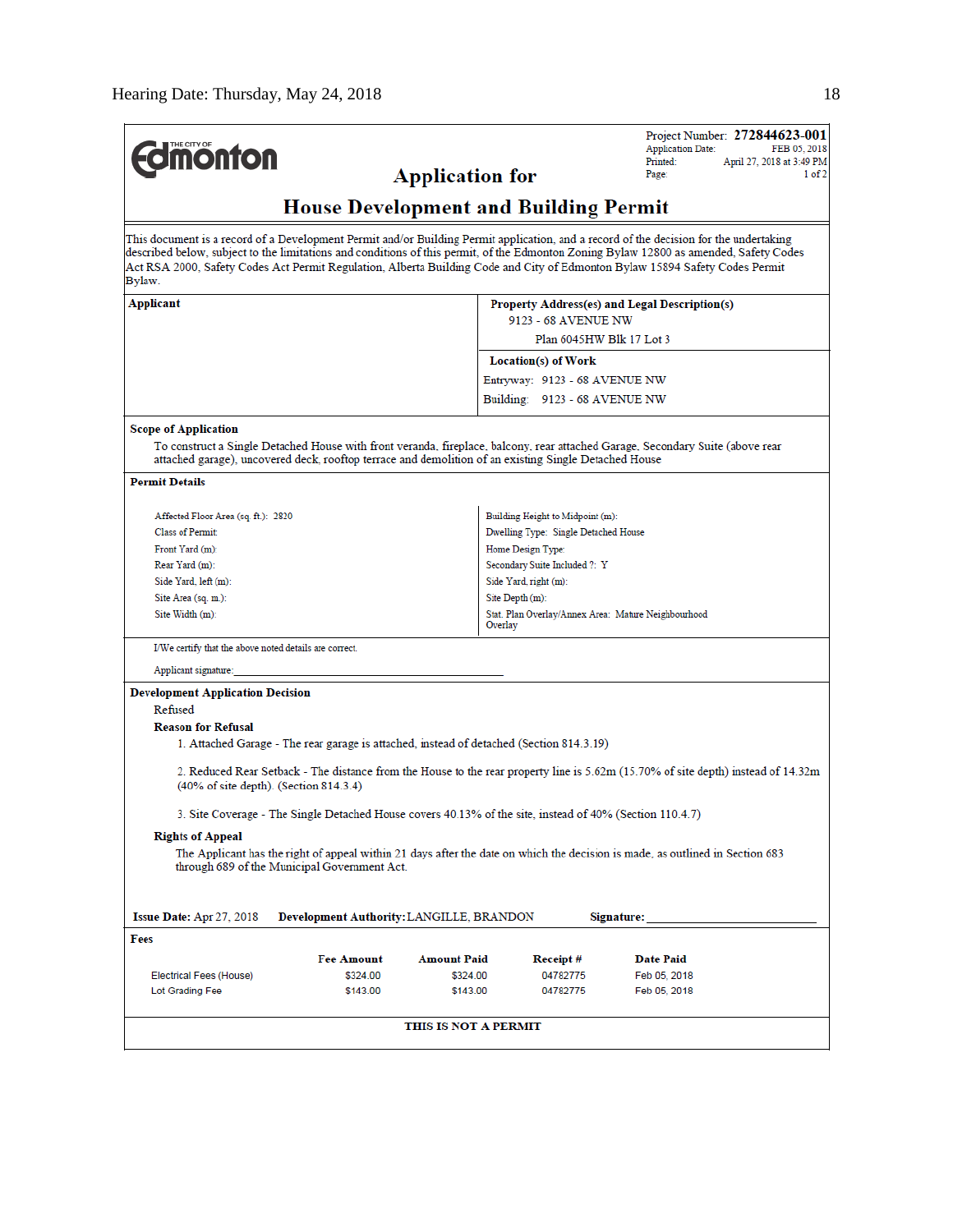|                                                                  |                       |                                              |                      | <b>Application Date:</b>     | Project Number: 272844623-001<br>FEB 05, 2018 |  |
|------------------------------------------------------------------|-----------------------|----------------------------------------------|----------------------|------------------------------|-----------------------------------------------|--|
| <b>Imonton</b>                                                   |                       | <b>Application for</b>                       |                      | Printed:<br>Page:            | April 27, 2018 at 3:49 PM<br>$2$ of $2$       |  |
|                                                                  |                       |                                              |                      |                              |                                               |  |
|                                                                  |                       | <b>House Development and Building Permit</b> |                      |                              |                                               |  |
| Fees                                                             |                       |                                              |                      |                              |                                               |  |
|                                                                  | <b>Fee Amount</b>     | <b>Amount Paid</b>                           | Receipt#             | <b>Date Paid</b>             |                                               |  |
| Safety Codes Fee                                                 | \$96.04               | \$96.04                                      | 04782775             | Feb 05, 2018                 |                                               |  |
| Water Usage Fee                                                  | \$72.60               | \$72.60                                      | 04782775             | Feb 05, 2018                 |                                               |  |
| <b>Building Permit Fee</b><br><b>Electrical Safety Codes Fee</b> | \$2,401.00<br>\$17.46 | \$2,401.00<br>\$17.46                        | 04782775<br>04782775 | Feb 05, 2018                 |                                               |  |
| Development Permit Inspection Fee                                | \$0.00                | \$204.00                                     | 04782775             | Feb 05, 2018<br>Feb 05, 2018 |                                               |  |
| Electrical Fee (Service)                                         | \$81.00               | \$81.00                                      | 04782775             | Feb 05, 2018                 |                                               |  |
| Sec Suite SSTC Fee                                               | \$721.00              | \$721.00                                     | 04782775             | Feb 05, 2018                 |                                               |  |
| <b>Total GST Amount:</b>                                         | \$0.00                |                                              |                      |                              |                                               |  |
| <b>Totals for Permit:</b>                                        | \$3,856.10            | \$4,060.10                                   |                      |                              |                                               |  |
| (overpaid by (\$204.00))                                         |                       |                                              |                      |                              |                                               |  |
|                                                                  |                       |                                              |                      |                              |                                               |  |
|                                                                  |                       |                                              |                      |                              |                                               |  |
|                                                                  |                       |                                              |                      |                              |                                               |  |
|                                                                  |                       |                                              |                      |                              |                                               |  |
|                                                                  |                       |                                              |                      |                              |                                               |  |
|                                                                  |                       |                                              |                      |                              |                                               |  |
|                                                                  |                       |                                              |                      |                              |                                               |  |
|                                                                  |                       |                                              |                      |                              |                                               |  |
|                                                                  |                       |                                              |                      |                              |                                               |  |
|                                                                  |                       |                                              |                      |                              |                                               |  |
|                                                                  |                       |                                              |                      |                              |                                               |  |
|                                                                  |                       |                                              |                      |                              |                                               |  |
|                                                                  |                       |                                              |                      |                              |                                               |  |
|                                                                  |                       |                                              |                      |                              |                                               |  |
|                                                                  |                       |                                              |                      |                              |                                               |  |
|                                                                  |                       |                                              |                      |                              |                                               |  |
|                                                                  |                       |                                              |                      |                              |                                               |  |
|                                                                  |                       |                                              |                      |                              |                                               |  |
|                                                                  |                       |                                              |                      |                              |                                               |  |
|                                                                  |                       |                                              |                      |                              |                                               |  |
|                                                                  |                       |                                              |                      |                              |                                               |  |
|                                                                  |                       |                                              |                      |                              |                                               |  |
|                                                                  |                       |                                              |                      |                              |                                               |  |
|                                                                  |                       |                                              |                      |                              |                                               |  |
|                                                                  |                       |                                              |                      |                              |                                               |  |
|                                                                  |                       |                                              |                      |                              |                                               |  |
|                                                                  |                       |                                              |                      |                              |                                               |  |
|                                                                  |                       |                                              |                      |                              |                                               |  |
|                                                                  |                       |                                              |                      |                              |                                               |  |
|                                                                  |                       |                                              |                      |                              |                                               |  |
|                                                                  |                       |                                              |                      |                              |                                               |  |
|                                                                  |                       |                                              |                      |                              |                                               |  |
| THIS IS NOT A PERMIT                                             |                       |                                              |                      |                              |                                               |  |